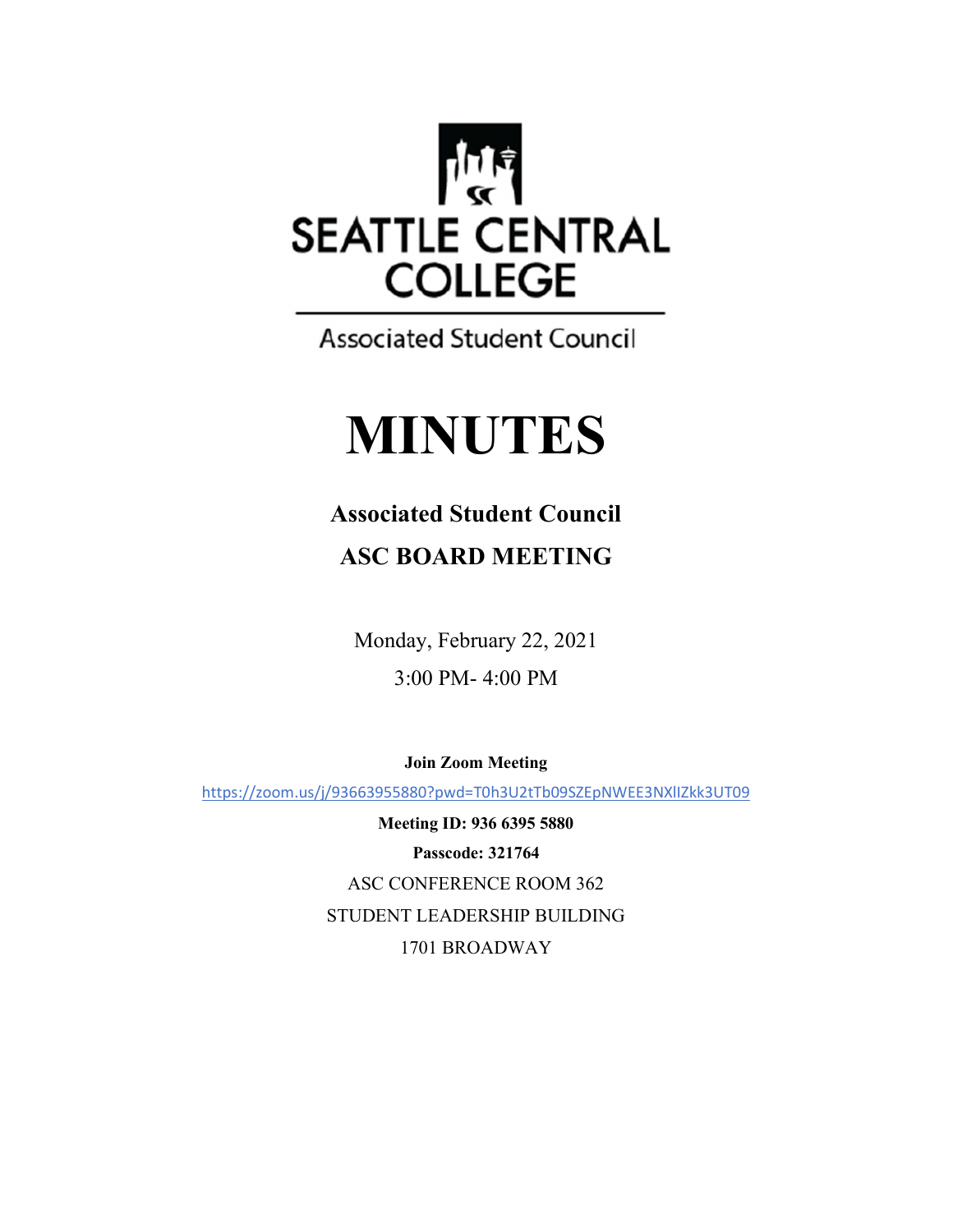### Associated Student Council Members

| Executive of Issues & Concerns.                 |
|-------------------------------------------------|
| <b>Executive of Legislative Affairs</b>         |
|                                                 |
|                                                 |
|                                                 |
|                                                 |
|                                                 |
|                                                 |
| Representative, Wood Technology Center          |
| <b>Representative, Health Education Center.</b> |
| Representative, Seattle Maritime.               |

#### Advisor: Dennis Coy Denman

#### QUESTIONS?

Associated Student Council Staff – Seattle Central College

1701 Broadway Seattle, WA 98122.

(206)934-3890

asc-admin.central@seattlecolleges.edu

#### \*BARRIER FREE LOCATION – REASONABLE ACCOMODATIONS FOR PERSONS WITH DISABILITIES AVAILABLE UPON REQUEST\*

# ASSOCIATED STUDENT COUNCIL BOARD MEETING MINUTES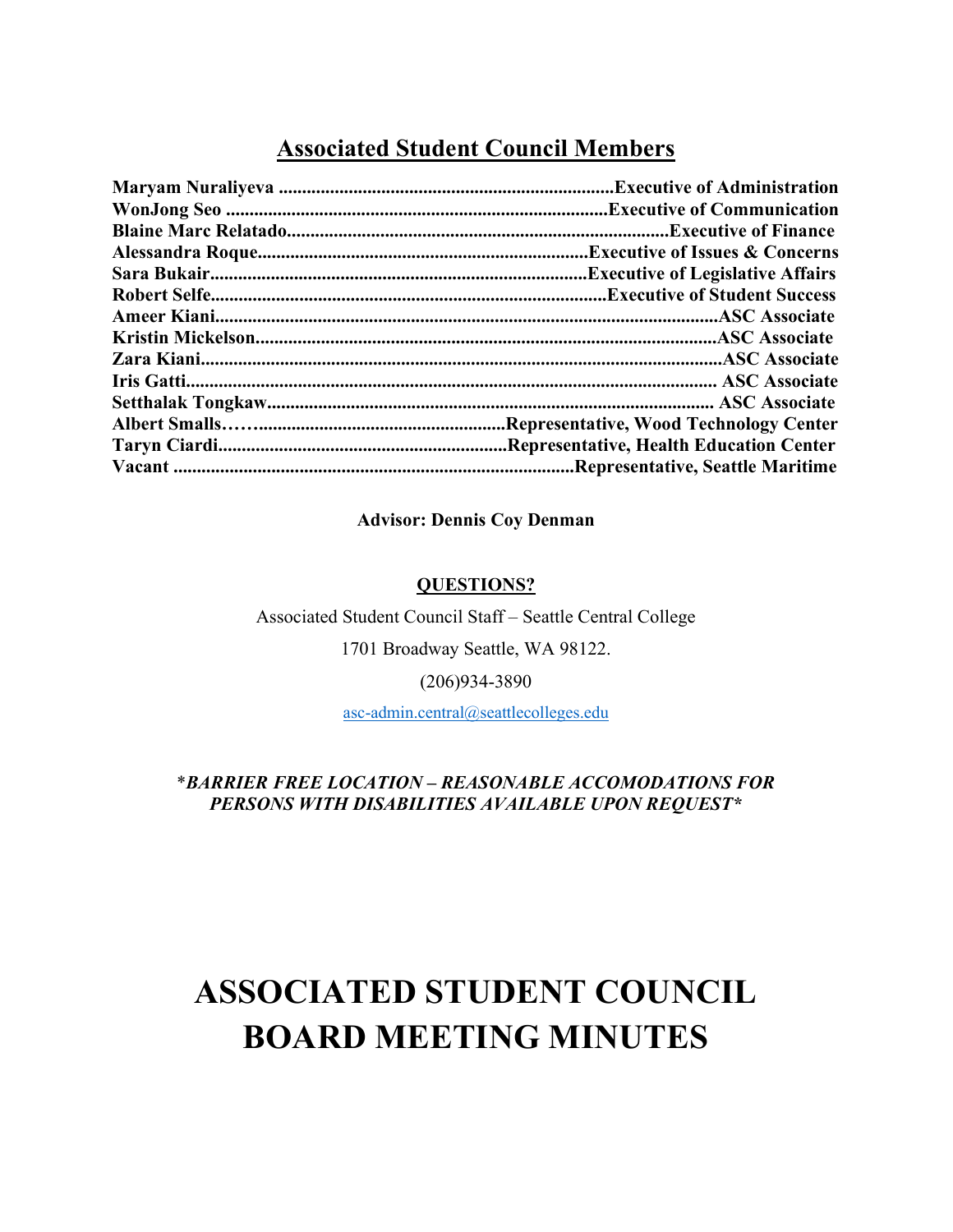#### A. CALL TO ORDER 1 min

Chair Joe called the meeting to order at 3:05 PM.

#### B. ROLL CALL 1min

Present: Maryam, Joe, Blaine, Alex, Sara, Robert, Iris, Albert, Taryn, Amir, Zara.

Absent: Kristin, Smile.

#### C. LAND USE ACKNOWLEDGEMENT 1min

"I acknowledge the land on which we stand today as the traditional home of the Coast Salish people, the traditional home of all tribes and bands within the Duwamish, Suquamish, Tulalip and Muckleshoot nations. Without them, we would not have access to this gathering and to this dialogue. I ask that we take this opportunity to thank the original caretakers of this land who are still here."

Joe read the land acknowledgment at 3:07 PM.

#### D. APPROVAL OF MINUTES 1min

Albert made a motion to approve the minutes from February  $22<sup>nd</sup>$ ,  $2021$ . Robert seconded. The motion passed and minutes were approved at 3:08 PM.

#### E. PUBLIC COMMENT PERIOD 5mins

Dennis shared the Labor Acknowledgement in honor of Black History Month:

"We also pause to recognize and acknowledge the labor upon which our country, state, and institutions are built. We remember that our country is built on the labor of enslaved people who were kidnapped and brought to the U.S. from the African Continent and recognize the continued contributions of their survivors. We also acknowledge all immigrant labor, including voluntary, involuntary, trafficked, forced, and undocumented peoples who contributed to the building of the country and continue to serve within our labor force. We acknowledge all unpaid caregiving labor. Finally, we acknowledge that our institution relies on hourly student contingent and unpaid labor, and we recognize those contributions as well."

#### F. OLD BUSINESS 10mins

 Maryam updated ASC about the Sustainability Position conversation. Maryam outlined general responsibilities for a potential Sustainability Officer and invited the group to have a conversation about which additional responsibilities this position could have and whether we have room in our budget to create this position. Blaine and Dennis confirmed that this position should be recommended to next year's ASC, rather than be included in an official decision.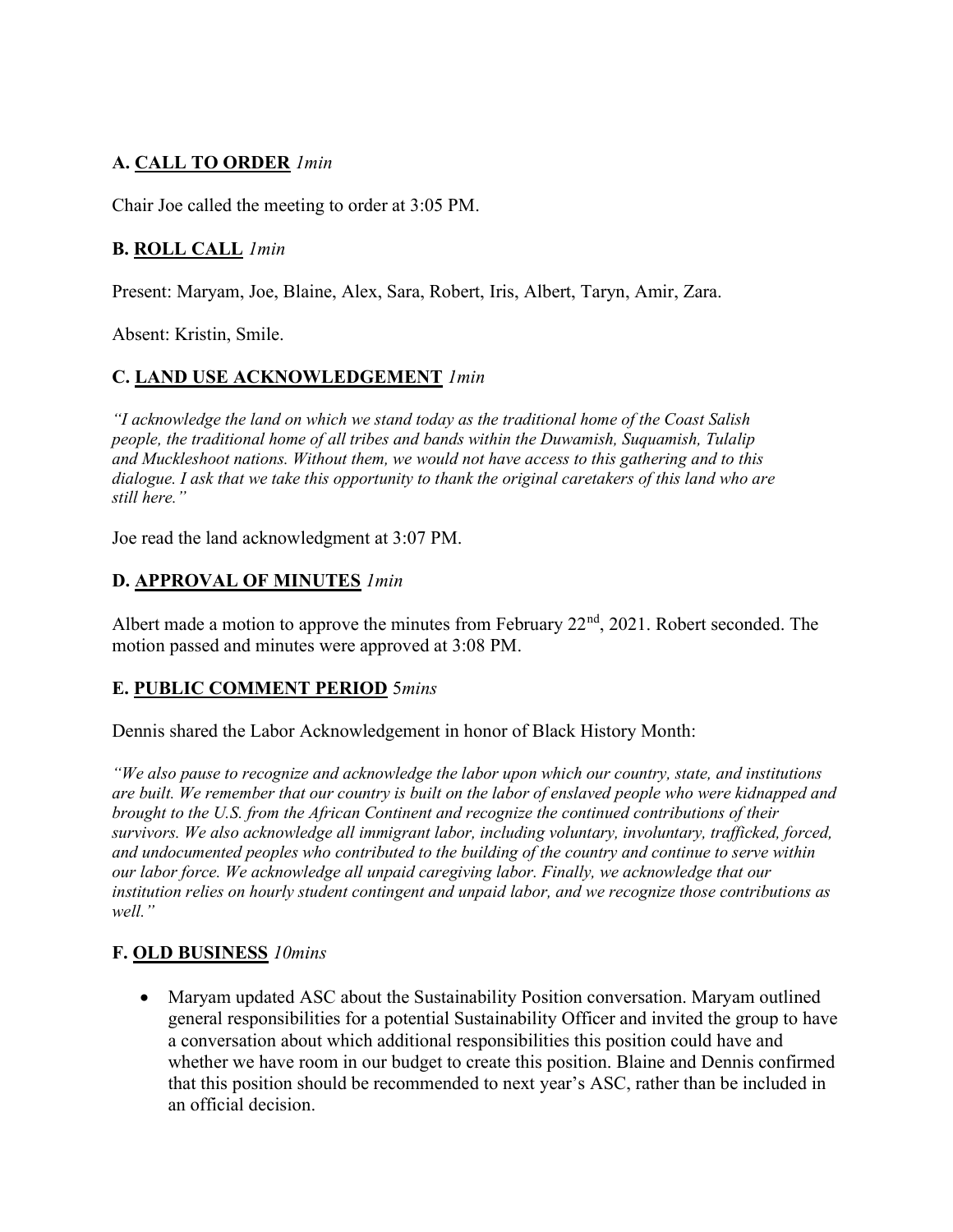#### G. NEW BUSINESS 30mins

- Iris updated ASC on the recent International Students Townhall. The updates included were changes to the International Programs modes of operation, travel restrictions implemented because of the COVID-19 pandemic, and follow-ups on potential changes to F-1 VISA regulations announced in the Fall.
- Amir and Sara introduce the Bylaws Committee and its proposed members for ratification. The proposed members are Sara, Amir, Joe, Maryam, Iris.

Sara made a motion to ratify Sara, Amir, Joe, Maryam, and Iris as members of the Bylaws Committee. Alex seconded. The motion passed and the Bylaws Committee was ratified at 3:25 PM.

• Blaine presented his monthly S&A budget update. The committee realized that there was an error in the total budget allocation for the year, which was discovered to be an overlap between the SAM Learning Center and the BE Learning Center budget. These two departments were listed separately in the table, whereas the budget for the SAM Learning Center is combined with the budget for the BE Learning Center. There are programs that are not spending money because of the absence of in-person presence on campus. The ASC book fund still has funds to use and we are looking to use those funds by the end of the academic year.

Maryam made a motion to extend this item for 5 minutes for additional questions. Albert seconded. The motion passed, and this item was extended until 3:40 PM.

• Dennis updated the ASC on Block Scheduling. Seattle Central will switch to the new schedule in Fall 2021, which will feature class blocks of 2.20 hours with a break of 1.00 hour in the middle of the day and no classes schedule for Fridays. This schedule will apply to the majority of classes, but bachelor's programs, evening classes, and specific programs' classes will most likely remain on their current schedule.

#### H. COMMITTEE REPORTS 10mins

#### 1. Communications Committee

The Communications Committee has nothing new to report this week.

#### 2. Issues and Concerns Committee

The Issues and Concerns Committee has nothing new to report this week.

#### 3. Services and Activities Fee Committee

The Services and Activities Fee Committee has met with various program directors for the past three weeks, and they have submitted their budget requests. The Services and Activities Fee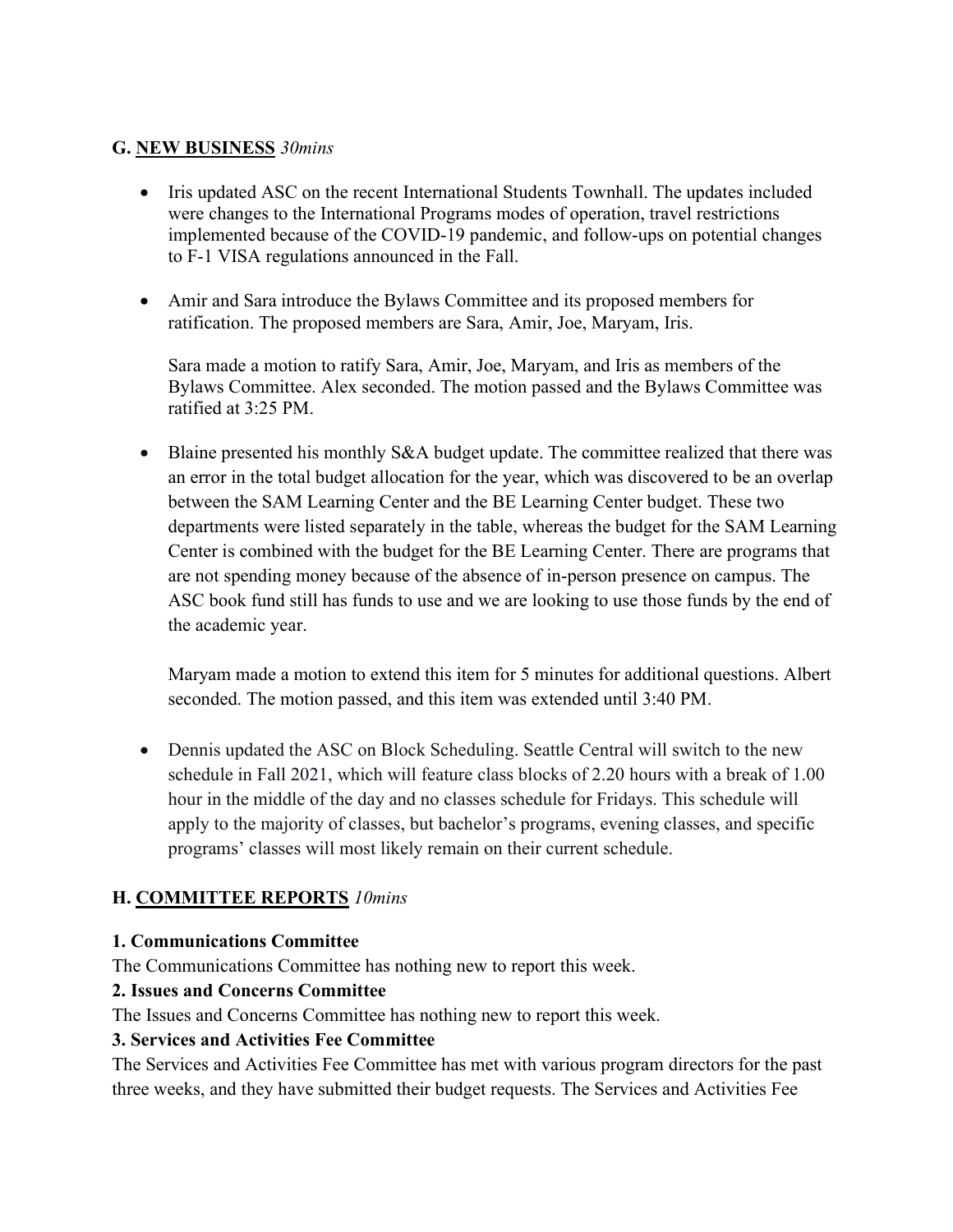Committee has reviewed those requests and clarified any issues and confusions with the program directors. For the next academic year, the Committee is looking at a budget decrease due to low enrollment and has therefore had to deliberate on how to redistribute funding to programs.

#### 4. Student Success Committee

The Student Success Committee is currently organizing a virtual scavenger hunt in collaboration with the MAC in order to draw more attention to the MAC website and Canvas shell.

Sara made a motion to extend the Board Meeting until 4:10 PM. Alex seconded. The motion passed and the Board Meeting was extended until 4:10 PM.

#### 5. Student Advocacy Committee

The Student Advocacy Committee is working on reviewing the Bylaws in order to identify potential problems to address in the Bylaws Committee.

#### 6. Student Union Building Planning Committee

The Student Union Building Planning Committee had an on-campus, in-person meeting this week with the whole committee as well as Stephen Starling, the architect who oversees this project.

#### I. INDIVIDUAL REPORTS 10min

#### 1. Albert Smalls

No new reports.

#### 2. Alessandra Roque

Alex has had issues brought forward about online learning and Zoom lecture. She is also preparing the formal proposal as well as the presentation about the free menstrual products on campus project.

#### 3. Blaine Marc Relatado

Blaine met with the Resource Allocation Committee within the College Council.

#### 4. Maryam Nuraliyeva

Maryam attended the Board of Trustees meeting on February  $11<sup>th</sup>$ , 2021. There was a presentation about how the accreditation model relates to the curriculum process and the organizational structure at the Seattle Colleges. They also discussed online teaching for Chemistry, Biology, and other lab classes. An instructor raised the issue of successes and shortcomings of teaching lab classes that are meant for hands-on learning online.

#### 5. WonJong Seo

Joe attended the Tech Fee Committee orientation. Joe and Ricardo are planning on hosting a forum about the Tech Fee Committee in the Spring to get students feedback and inform them about what the Tech Fee Committee is. The Tech Fee Committee is also trying to recruit four more students.